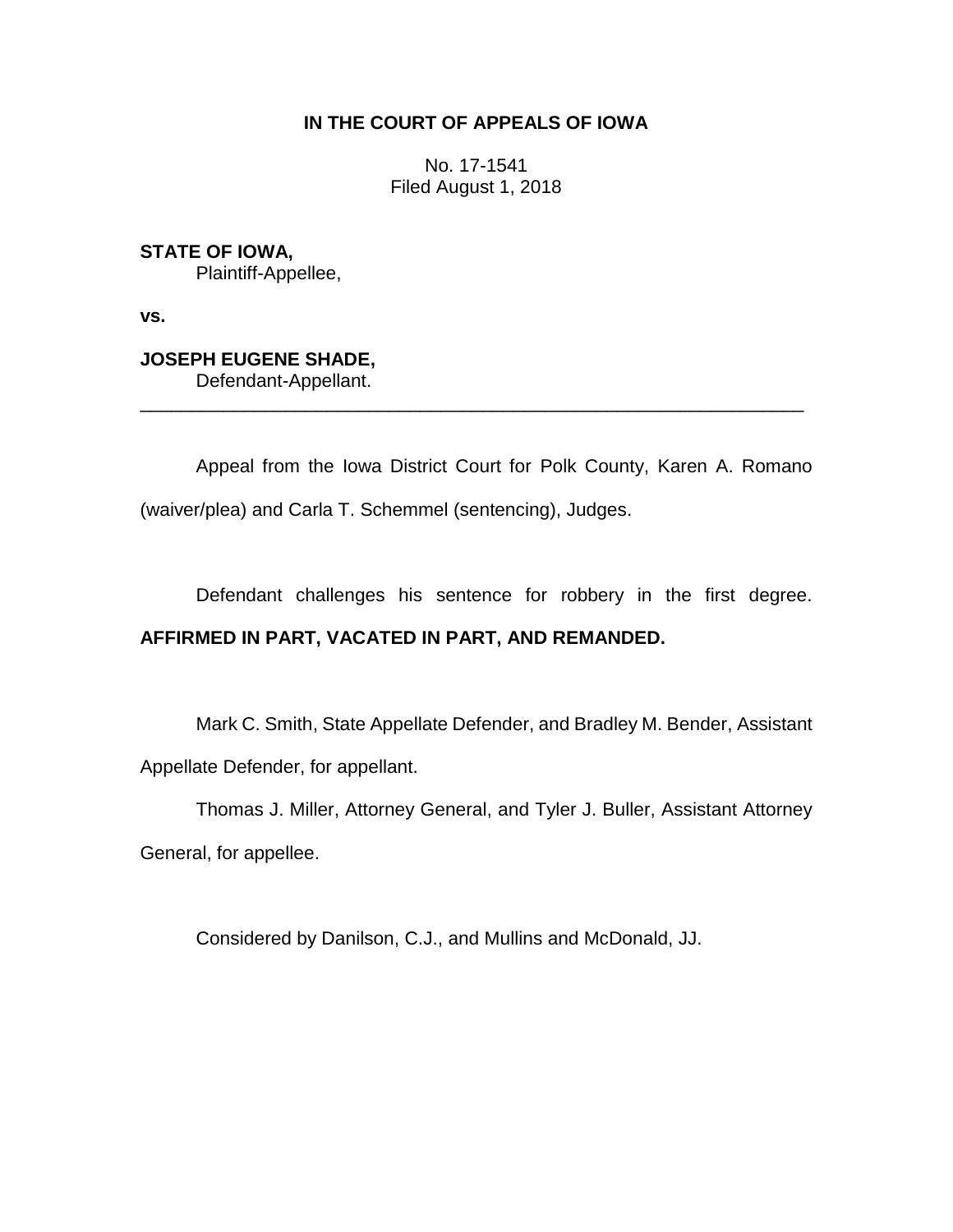## **MCDONALD, Judge.**

Joseph Shade was convicted of robbery in the first degree, in violation of Iowa Code section 711.2 (2016). At the time of the offense, Shade was sixteen years old. The district court sentenced Shade to an indeterminate term of incarceration not to exceed twenty-five years with no mandatory minimum. In this appeal, Shade challenges his sentence. He contends he was entitled to a *Miller* hearing at the time of sentencing. *See State v. Lyle*, 854 N.W.2d 378, 402 n.8 (Iowa 2014); *State v. Ragland*, 836 N.W.2d 107, 115 n.6 (Iowa 2013) (listing required sentencing factors identified in *Miller v. Alabama*, 567 U.S. 460, 477 (2012)). He also contends his counsel provided constitutionally-deficient representation at the time of sentencing. Finally, he contends the district court imposed an illegal surcharge.

By way of background, in December 2016, Shade accompanied another man to meet Jessica Valles Rivera at a local elementary school for the purported purpose of purchasing a smart phone from Rivera. According to Shade, he served as a look out while the other man approached the car, pulled out a handgun, and pointed it at Rivera and her husband while demanding money. The man then fled with a wallet, forty dollars, and the phone. Rivera's children were in the car at the time of the robbery. According to the victim, Shade was the person who wielded the gun.

In January 2017, Shade was charged with the robbery of Rivera and her husband as well as two additional armed robberies in unrelated incidents. At the time Shade was charged with the Rivera robbery, he was already subject to a

2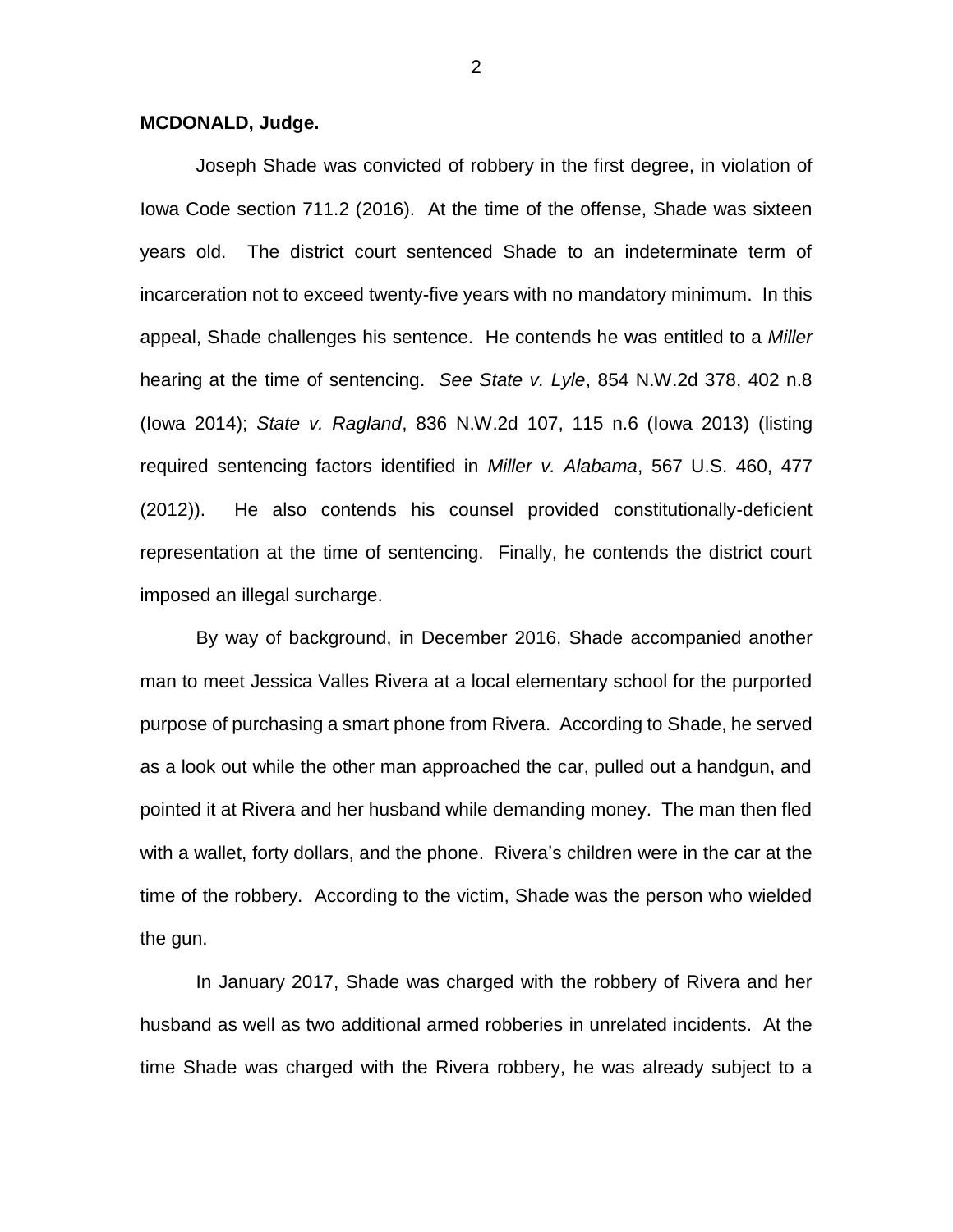juvenile-court consent decree for the armed robbery of a taxi driver in a different incident. As part of a plea agreement, Shade pleaded guilty to one count of robbery in the first degree arising out of the robbery of Rivera, and the State agreed to dismiss the other two counts. The parties were free to argue at the time of sentencing. After hearing argument and recommendations from both sides, the district court sentenced Shade to an indeterminate term of incarceration not to exceed twenty-five years without any mandatory minimum. The court reasoned,

For the sentence consideration, the Court determines that the sentence set forth herein will provide maximum opportunity for rehabilitation of the defendant and protection of the community from further offenses.

Pursuant to the Iowa Code, the Court has considered the following factors: The defendant's age, the defendant's prior record of convictions and deferment of judgments, if any, the defendant's family circumstances, the nature of the offense committed.

. . . I want you know this is a difficult case. You are young, but you have been committing violent crimes.

. . . .

I do, however, consider your safety, and I am not convinced that you would be any safer in the public than you would be in prison, number one; number two, there are programs available in prison for you to take advantage of, but that's up to you. And if you don't take advantage of them, you may find yourself repeating and repeating in the system.

You are a bright young man. You had troubles in your life, and you went down the wrong way. This is not the end. It will be difficult. You're going to have to be a man. I hope you can be successful in prison and get out and become a good and productive citizen of this country. And I do sincerely wish you the best.

In his first challenge to his sentence, Shade contends the district court

abused its discretion in sentencing him without holding a *Miller* hearing or the

substantial equivalent of a *Miller* hearing. "We review for an 'abuse of discretion,'

our most deferential standard, 'if the sentence is within the statutory limits.' We

review for 'correction of errors at law,' an intermediate standard, 'when the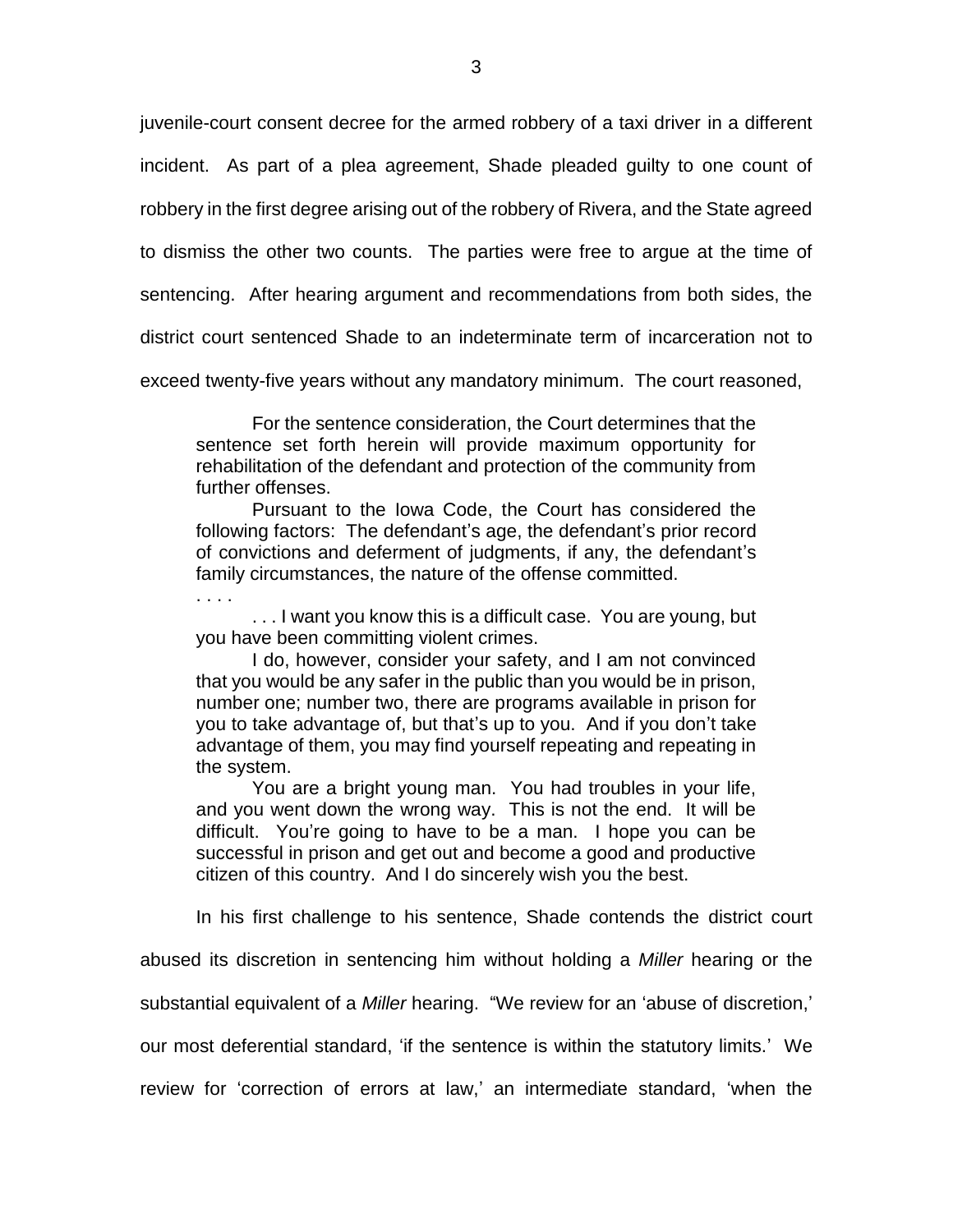defendant challenges the legality of a sentence on nonconstitutional grounds.'" *State v. Roby*, 897 N.W.2d 127, 137 (Iowa 2017) (quoting *State v. Seats*, 865 N.W.2d 545, 552–53 (Iowa 2015)). "A discretionary sentencing ruling . . . may be [an abuse of discretion] if a sentencing court fails to consider a relevant factor that should have received significant weight, gives significant weight to an improper or irrelevant factor, or considers only appropriate factors but nevertheless commits a clear error of judgment by arriving at a sentence that lies outside the limited range of choice dictated by the facts of the case." *Id.* at 138 (second alteration in original) (quoting *People v. Hyatt*, 891 N.W.2d 549, 576 (Mich. 2016)). Still, sentences within statutory limits are "cloaked with a strong presumption in [their] favor." *See State v. Washington*, 832 N.W.2d 650, 660 (Iowa 2013) (quoting *State v. Formaro*, 638 N.W.2d 720, 724 (Iowa 2002)).

We reject Shade's contention that the district court was required to conduct a *Miller* hearing or the substantial equivalent of *Miller* hearing. Iowa Code section 907.5 sets forth a number of statutory sentencing considerations. These include "the nature of the offense, the attending circumstances, defendant's age, character, propensities, and chances of his reform." *See State v. Evans*, 672 N.W.2d 328, 331 (Iowa 2003) (citing *State v. Laffey*, 600 N.W.2d 57, 62 (Iowa 1999)). In addition, our supreme court has created a separate sentencing procedure for cases involving juvenile offenders subject to minimum sentences. In those cases, the district court must conduct a *Miller* hearing in which it considers the chronological age of the youth and features of youth, the family and home environment, the circumstances of the offense, the incompetencies associated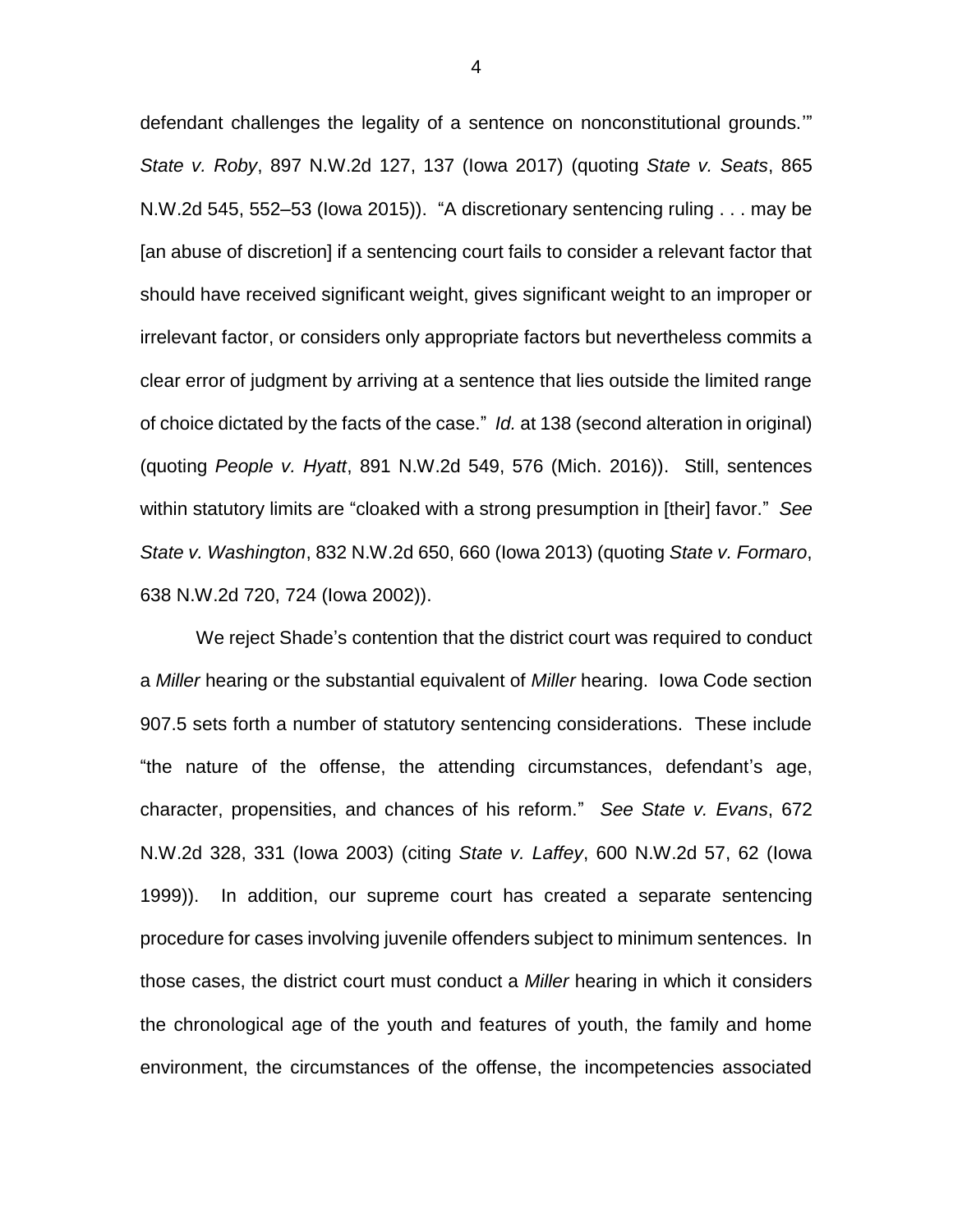with youth, and the possibility of rehabilitation. *See Lyle*, 854 N.W.2d at 402 n.8; *Ragland*, 836 N.W.2d at 115 n.6 (Iowa 2013) (listing required sentencing factors identified in *Miller*, 567 U.S. at 477). The supreme court has explicitly declined to expand these hearing requirements to cases not involving minimum sentences. *See State v. Propps*, 897 N.W.2d 91, 101 (Iowa 2017). The supreme court reasoned the rationale underlying *Miller*, *Ragland*, *Lyle*, and their progeny is not implicated where the defendant is not subject to a minimum sentence. *See id.* ("When a one-size-fits-all mandatory minimum is imposed, an arbitrary amount of time spent in prison dictates when a juvenile will be released. In contrast, when an indeterminate sentence is given that contains no mandatory minimum sentence and allows a juvenile to be immediately eligible for parole, the juvenile defendant's behavior in prison dictates when parole will be available—with the potential for immediate parole if rehabilitation, maturity, and reform have been demonstrated." (citations omitted)). More recently, the supreme court concluded the district court was not required to conduct a *Miller* hearing where the juvenile defendant could have been subject to a minimum sentence but where the district court declined to impose a minimum sentence. *See State v. Crooks*, 911 N.W.2d 153, 173 (Iowa 2018) (holding the district court was not required to conduct a *Miller* hearing where the defendant was subject to a minimum sentence but the district court declined to consider imposing the same). Here, the district court declined to impose a minimum sentence and instead made the defendant immediately eligible for parole. Under *Propps and Crooks*, a *Miller* hearing or the substantial equivalent of a *Miller* hearing was not required. *See Propps*, 897 N.W.2d at 104 ("[W]e decline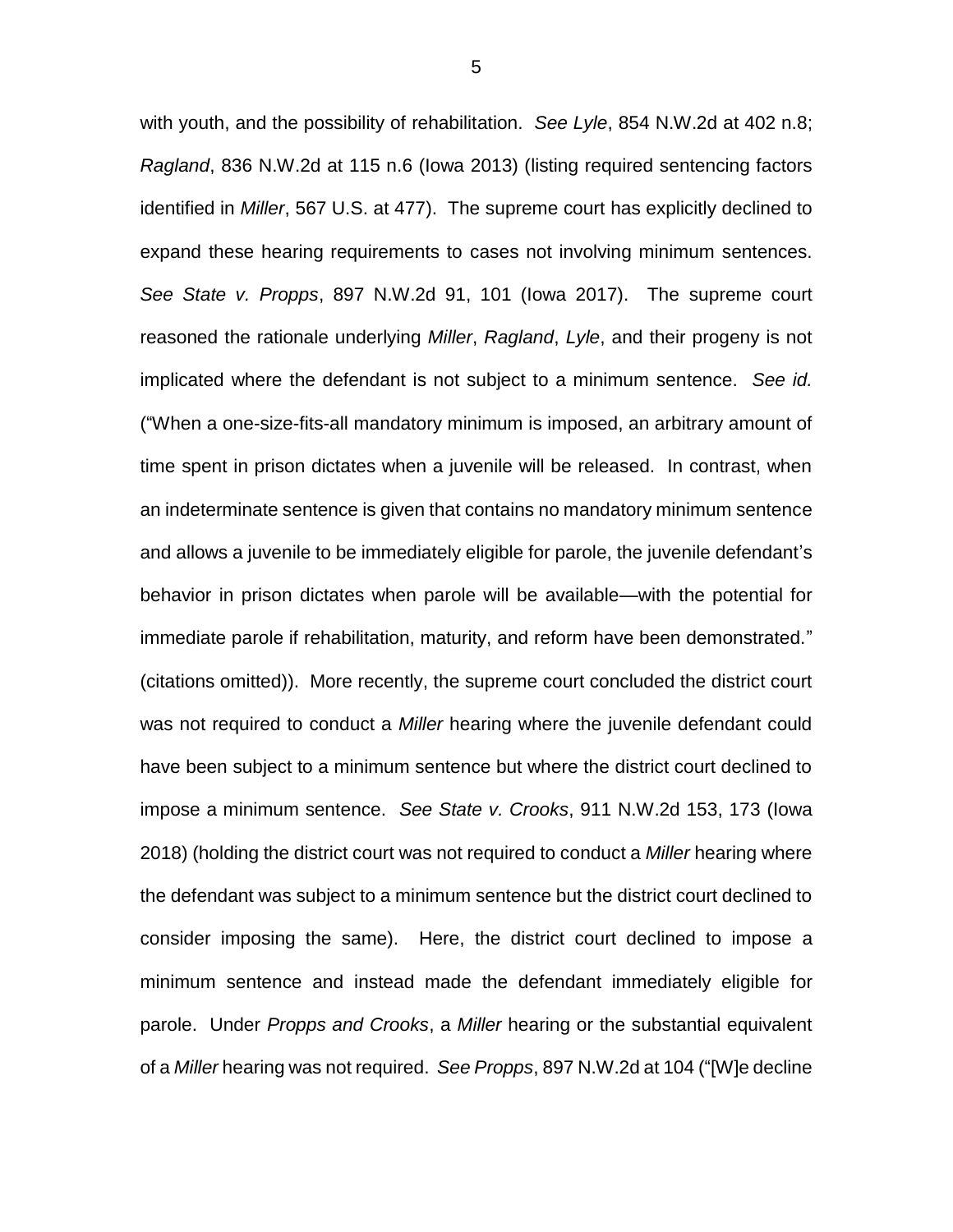to extend the requirement of a Miller individualized sentencing hearing to juvenile defendants who are not subject to a mandatory minimum period of incarceration."); *Crooks*, 911 N.W.2d at 173.

In his next claim, Shade alleges his sentencing counsel provided constitutionally-deficient representation at the time of sentencing. We review ineffective-assistance claims de novo. *State v. Straw*, 709 N.W.2d 128, 133 (Iowa 2006). To establish a claim of ineffective assistance of counsel, a defendant must show "(1) his trial counsel failed to perform an essential duty, and (2) this failure resulted in prejudice." *Id.* (citing *Strickland v. Washington*, 466 U.S. 668, 687–88 (1984)). The defendant must prove both elements by a preponderance of the evidence. *See State v. Madsen*, 813 N.W.2d 714, 723 (Iowa 2012). "Prejudice exists if 'there is a reasonable probability that, but for counsel's unprofessional errors, the result of the proceeding would have been different.'" *Id.* at 727 (quoting *State v. Graves*, 668 N.W.2d 860, 882 (Iowa 2003)).

Shade has not proved his sentencing counsel's performance was so deficient that it breached an essential duty. First, Shade contends his counsel should have called witnesses at sentencing. However, Shade does not identify the witnesses or the substance of their testimony. Shade's second claim is that counsel was not zealous because he failed to argue the *Lyle*/*Miller* factors at sentencing. As noted above, Shade was not entitled to a *Miller* hearing. Thus, his counsel could not have breached a duty in failing to argue the factors. Beyond that consideration, however, counsel strongly argued Shade's youth was a mitigating factor. Counsel repeatedly referenced Shade's age, youth, potential for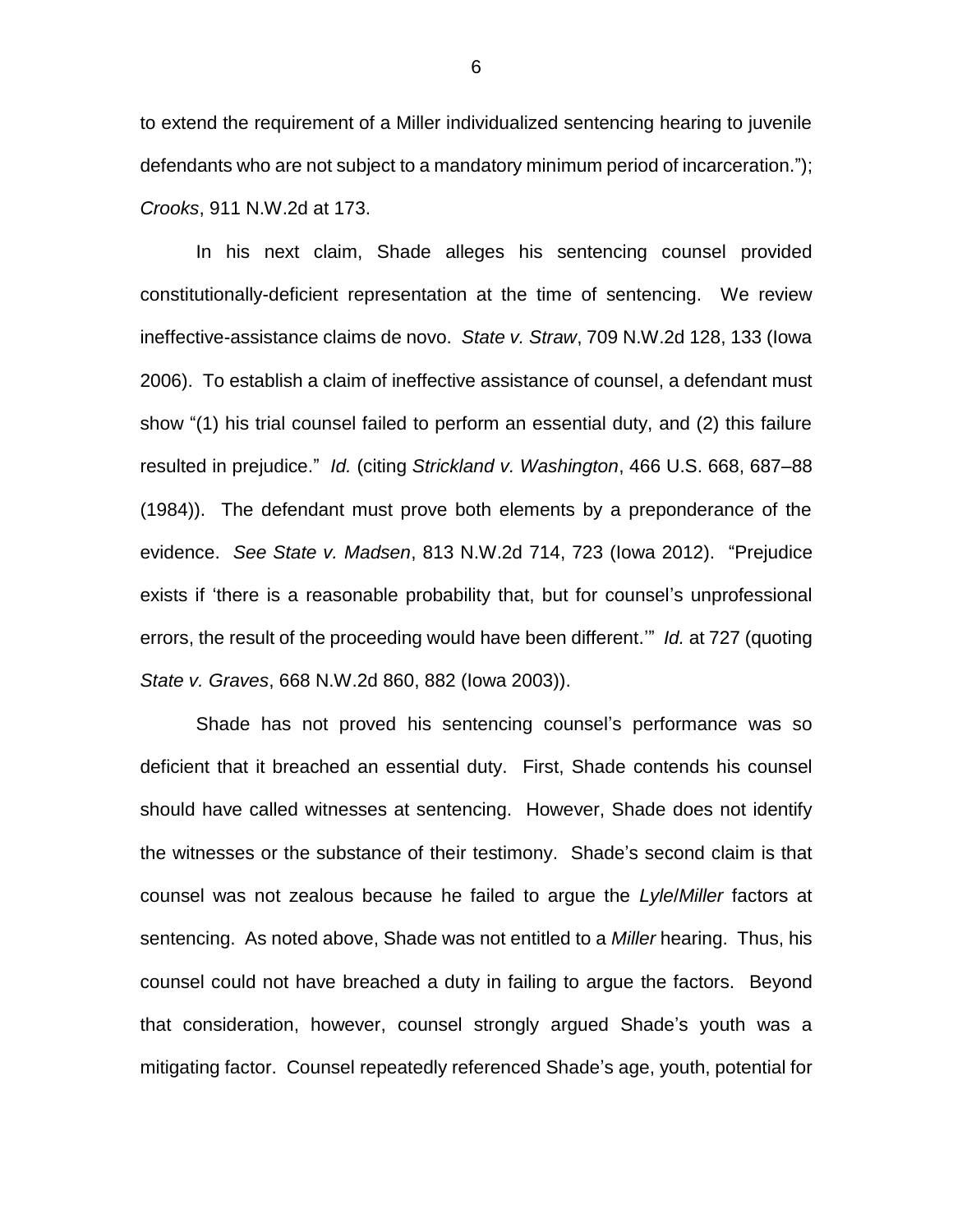rehabilitation, and "the lack of the development in the mind of a young man at this age and their impulsive behavior." Finally, Shade contends his counsel advocated for an illegal sentence. Counsel sought a placement for Shade in Fort Des Moines, a residential facility, but Shade did not qualify for the facility because of his age. Shade argues, "By requesting imposition of placement at the residential treatment facility, trial counsel was essentially requesting the district court impose an illegal sentence." However, Shade misrepresents his counsel's position. Shade's counsel stated his position that Shade be held in custody until the time that he qualified for that program. Shade's counsel also identified a different residential facility for Shade. There was no breach of duty for any of these claims.

In addition, we conclude Shade failed to prove prejudice. Shade does not even allege he suffered *Strickland* prejudice. Rather, he contends his counsel's performance constituted structural error. "Structural errors are not merely errors in a legal proceeding, but errors 'affecting the framework within which the trial proceeds.'" *Lado v. State*, 804 N.W.2d 248, 252 (Iowa 2011) (quoting *Arizona v. Fulminante*, 499 U.S. 279, 310 (1991)).

We have recognized structural error occurs when: (1) counsel is completely denied, actually or constructively, at a crucial stage of the proceeding; (2) where counsel does not place the prosecution's case against meaningful adversarial testing; or (3) where surrounding circumstances justify a presumption of ineffectiveness, such as where counsel has an actual conflict of interest in jointly representing multiple defendants.

*Id.* (citing *State v. Feregrino*, 756 N.W.2d 700, 707 (Iowa 2008)).

Shade asserts without explanation "counsel's failure to present mitigating evidence bearing on Shade's youth and for counsel arguing for a sentence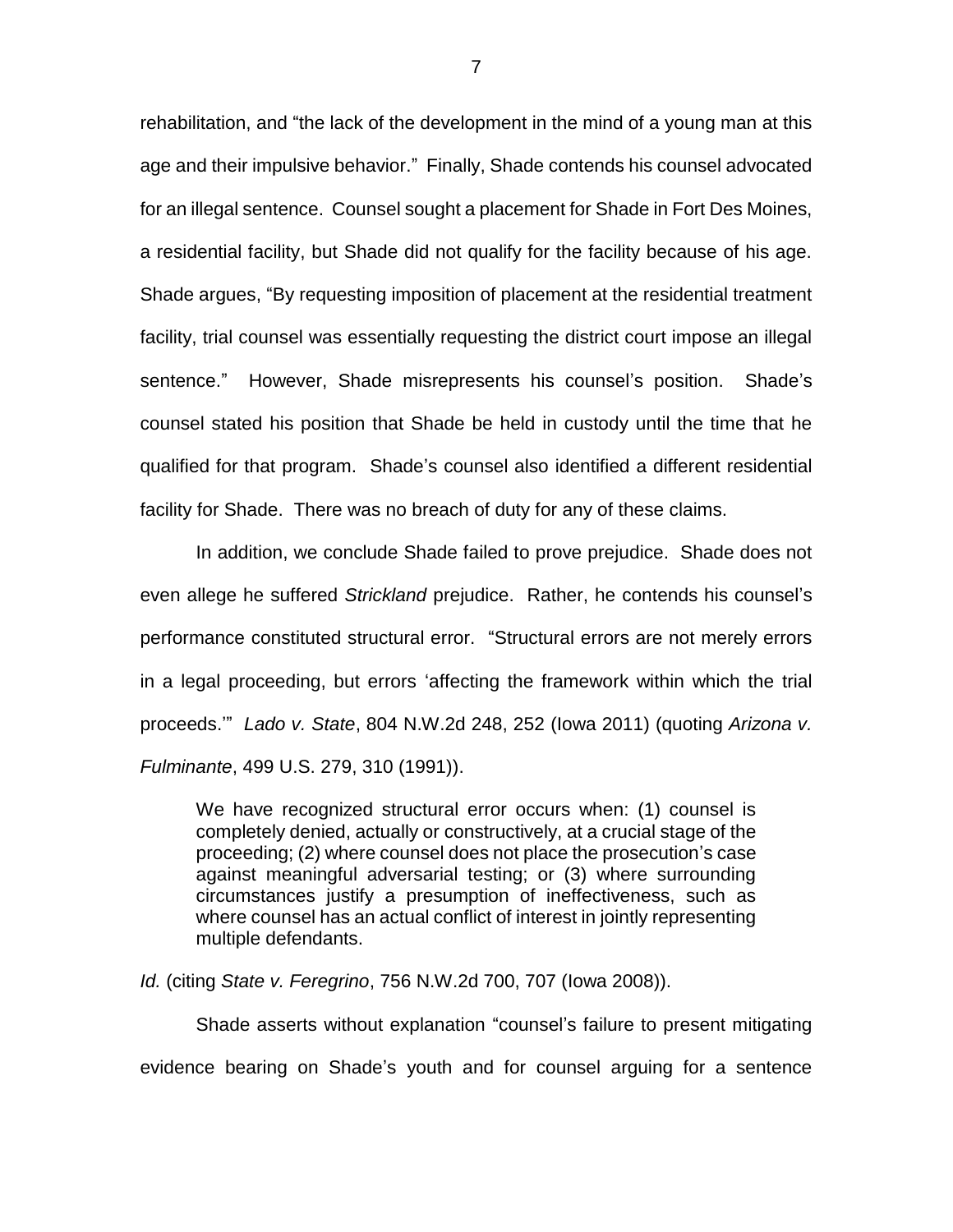recommendation that was not available [sic] should be considered structural error." We disagree. Counsel advocated for Shade at sentencing, even arguing four of the five *Miller* factors, although not referring to them as such. The record also reflects counsel made arguments in favor of an alternate residential facility or a period of custody until Shade met the age qualifications at Fort Des Moines. In sum, Shade's counsel made an impassioned argument for leniency that ultimately failed. Shade has failed to make a showing of structural error. *See Harkless v. State*, No. 16-2082, 2017 WL 6513966, at \*2 (Iowa Ct. App. Dec. 20, 2017) ("We are unable to find counsel's performance so objectively lacking as to cause a structural error."); *Rickey v. State*, No. 16-1212, 2017 WL 2461560, at \*3 (Iowa Ct. App. June 7, 2017) ("Unlike *Lado*, in which counsel took no action at all, Rickey was not completely denied counsel, actually or constructively, at any point in the proceeding."); *Allard v. State*, No. 11-1641, 2013 WL 1227352, at \*3 (Iowa Ct. App. Mar. 27, 2013) ("Perhaps Allard would have liked a more zealous advocate, but he was not constructively without counsel.").

Finally, Shade contends the district court imposed an illegal sentence when it ordered Shade to pay the law-enforcement-initiative surcharge. The State concedes this point. We agree with Shade and the State that the law-enforcementinitiative surcharge is not authorized by statute for the specified offense. *See* Iowa Code § 911.3. We vacate the law-enforcement surcharge and remand for entry of a corrected sentencing order. *See State v. Phipps*, No. 17-0544, 2018 WL 540438,

8